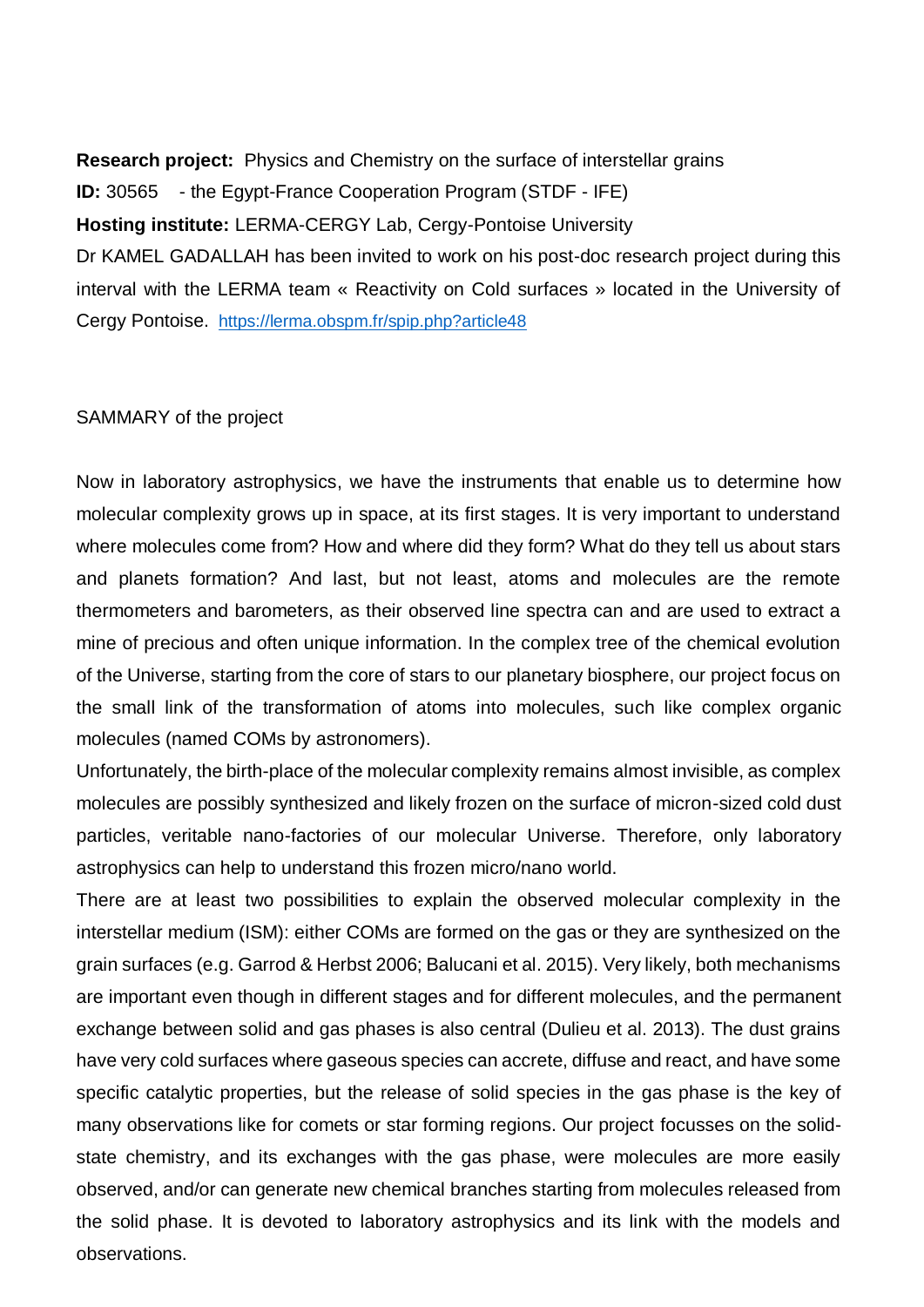Methanol is chosen as one of the complex molecules in space to show the physical and chemical complexity of such a complex molecule on cold grain surface. We aim to study the reactivity of Methanol on different surfaces at low temperatures as one of the complex molecules deposited on icy dust grains in space. It has an important role in the surface chemistry on ice-dust surface in space during the formation and deformation processes of other complex molecules. Its role can be explained by studying several points of research, we consider only two points of them.

- *i) the sticking of methanol on ice surfaces*; It was necessary to know how much molecules of methanol can stick on the cold surface, how long they stay on the surface during the thermal desorption which is considered as one of the physical mechanisms taking place on ice in space. For this point we plan to study the sticking of methanol as a function of the surface temperature (7-40 K) in ultra-high vacuum on different underlayers of gold surfaces and ice layers of CO and H<sub>2</sub>O when these layers work as underlayer surfaces to mimic the case in space. In which, the mantle of dust grain ice contain water mixed with a lot of CO and others.
- *ii) Hydrogenation or H-irradiation of methanol on ice surfaces:* It is another process that occurs of the solid methanol molecules in space. In the ISM, the ice dust mantle that contains a reservoir COMS is the reactive surface that hold the chemical complexity of COMs and it works a substrate layer of their reactivity. Many experiments will be conducted to simulate this process. It is expected that the H-irradiation of methanol has an impact on the amount of the desorption of methanol after hydrogenation as a function of the surface temperature on different cold surfaces of gold, <sup>13</sup>CO and water ice layers.

To achieve this work, LERMA lab at Cergy Pontoise Univesity has two very interesting ULTRA-HIGH vacuum systems (VENUS and FORMALISM). VENUS system is used to conduct our experiments. The apparatus of this system is connected to several operating system such as heating, cooling, and pumping systems in addition to several devices such as the QMS and IR spectrometer. it is possible to reach suitable physical conditions of the ULTRA-HIGH vacuum. In this system, there are five lines of the gas injections into the vacuum chambers where the beam lines pass throughout three chambers to reach the sample holder. These lines were formerly calibrated for each beam and background lines before doing the deposition